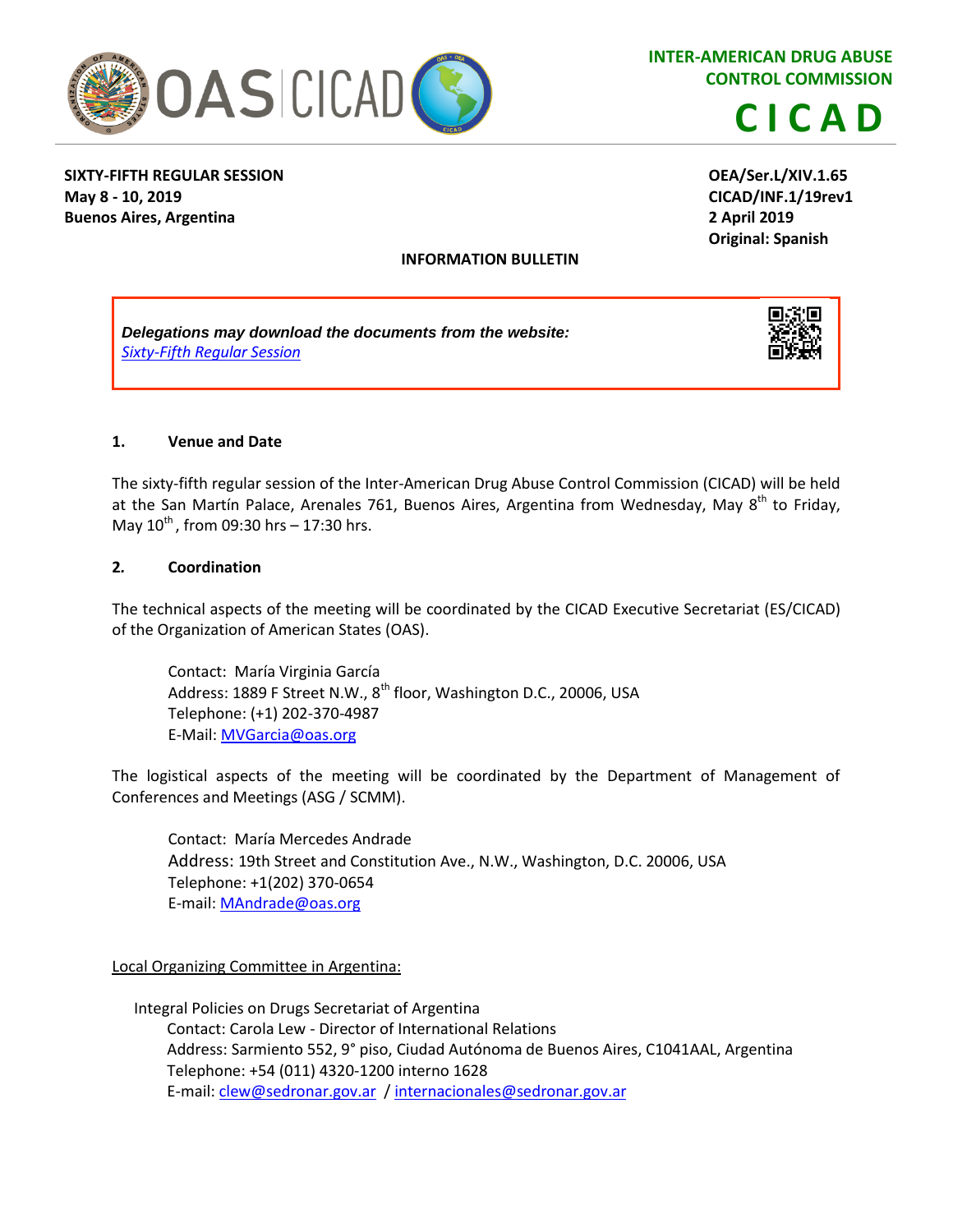Ministry of National Security of Argentina

Contact: Lic. Gastón Hernán Schulmiester - National Director of International Security Cooperation Address: Chile 760, 3er piso, Ciudad Autónoma de Buenos Aires, C1098AAP, Telephone: +54 (011) 5278 9800 interno 3783 E-mail: [gaston.schulmeister@minseg.gob.ar](mailto:gaston.schulmeister@minseg.gob.ar) / [internacional@minseg.gob.ar](mailto:internacional@minseg.gob.ar)

## **3***.* **Registration of Participants:**

Participants can register using one of the following methods:

- Complete the attached Registration Form **(Annex I)**, and send it by **e-mail** to: Juliana Peralta, [jperalta@oas.org](mailto:jperalta@oas.org)
- In person, in Room Tambor I of the San Martín Palace, on Wednesday May 8<sup>th</sup> from 08:00 hrs to 09:00 hrs.

#### **4***.* **Languages and Documents**

All working sessions will be in the four official languages of the Organization: Spanish, French, English and Portuguese. There will be simultaneous interpretation in these languages. Documentation for the meeting will be posted on the [CICAD webpage.](http://www.cicad.oas.org/main/aboutcicad/activities_eng.asp?IE=ARM22A) To maintain eco-friendly meetings, printed documents will be limited.

#### **5***.* **Entry Requirements**

To obtain information about entry requirements, kindly consult your nearest Embassy or Consulate of Argentina. Note that visas cannot be issued "on arrival".

Information on all Argentine diplomatic and consular representations abroad available at: <https://cancilleria.gob.ar/en/representaciones>

#### **6***.* **Weather**

During the month of May the temperature in Buenos Aires ranges between 53.6° and 66.2 °F (12° y 19° C).

#### **7. Distance from the airport to downtown**

The distance from the Ministro Pistarini International Airport [\(https://www.aa2000.com.ar/ezeiza\)](https://www.aa2000.com.ar/ezeiza) to the recommended hotels is approximately thirty-five (35) kilometers while the distance from the Jorge Newbery Airport [\(https://www.aa2000.com.ar/aeroparque\)](https://www.aa2000.com.ar/aeroparque) is seven (7) kilometers.

It is recommended to use the official taxi/remis services at the airport:

<https://www.aa2000.com.ar/ezeiza/Transporte>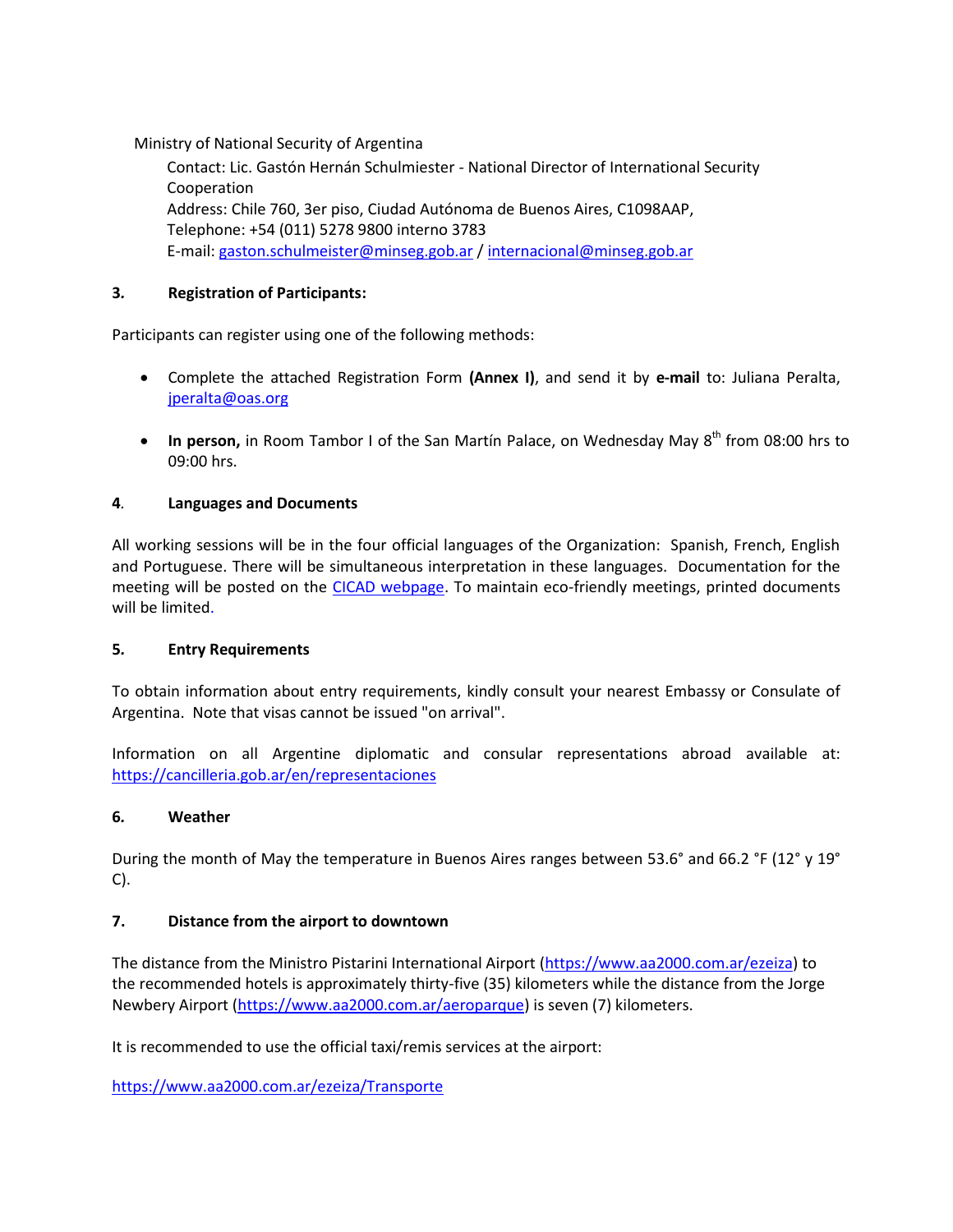#### <https://www.aa2000.com.ar/aeroparque/Transporte>

#### **8***.* **Electrical Current**

The electrical current is 220 volts.

#### **9***.* **Hotel Accommodations**

Below is a list of recommended hotels near the San Martín Palace.

## **Hotel NH Buenos Aires Crillón** Av. Santa Fe 796, Ciudad Autónoma de Buenos Aires Tel: +54 11 4320 2000 [www.nh-hotels.com.ar/hotel/nh-buenos-aires-crillon](http://www.nh-hotels.com.ar/hotel/nh-buenos-aires-crillon)

**Alvear Art Hotel** Suipacha 1036, C1008 AAV, Ciudad Autónoma de Buenos Aires Tel: +54 11 4808-2100

[www.alvearart.com](http://www.alvearart.com/)

## **Carles Hotel Buenos Aires**

Juncal 798, Ciudad Autónoma de Buenos Aires Tel: +54 11 4315 8087 [www.carleshotelbuenosaires.com/es/](http://www.carleshotelbuenosaires.com/es/)

#### **Bisonte Palace Hotel Buenos Aires**

Marcelo T. de Alvear, Ciudad Autónoma de Buenos Aires Tel: [+54 11 4328-4751](tel:(+54)(11)%204328-4751) [www.bisontepalace.com](http://www.bisontepalace.com/)

**Hotel Pulitzer Buenos Aires** Maipu 907, Ciudad Autónoma de Buenos Aires Tel: +54 11 4316 0800 [www.hotelpulitzer.com.ar/](http://www.hotelpulitzer.com.ar/)

**Gran Hotel Buenos Aires** Marcelo Torcuato de Alvear 767, Ciudad Autónoma de Buenos Aires Tel: +54 11 4312 3003 [www.granhotelbuenosaires.com/](http://www.granhotelbuenosaires.com/)

> **Park Royal City Buenos Aires** Suipacha 1092, Ciudad Autónoma de Buenos Aires Tel: +54 11 4320-3600 [www.parkroyal.com.ar](http://www.parkroyal.com.ar/)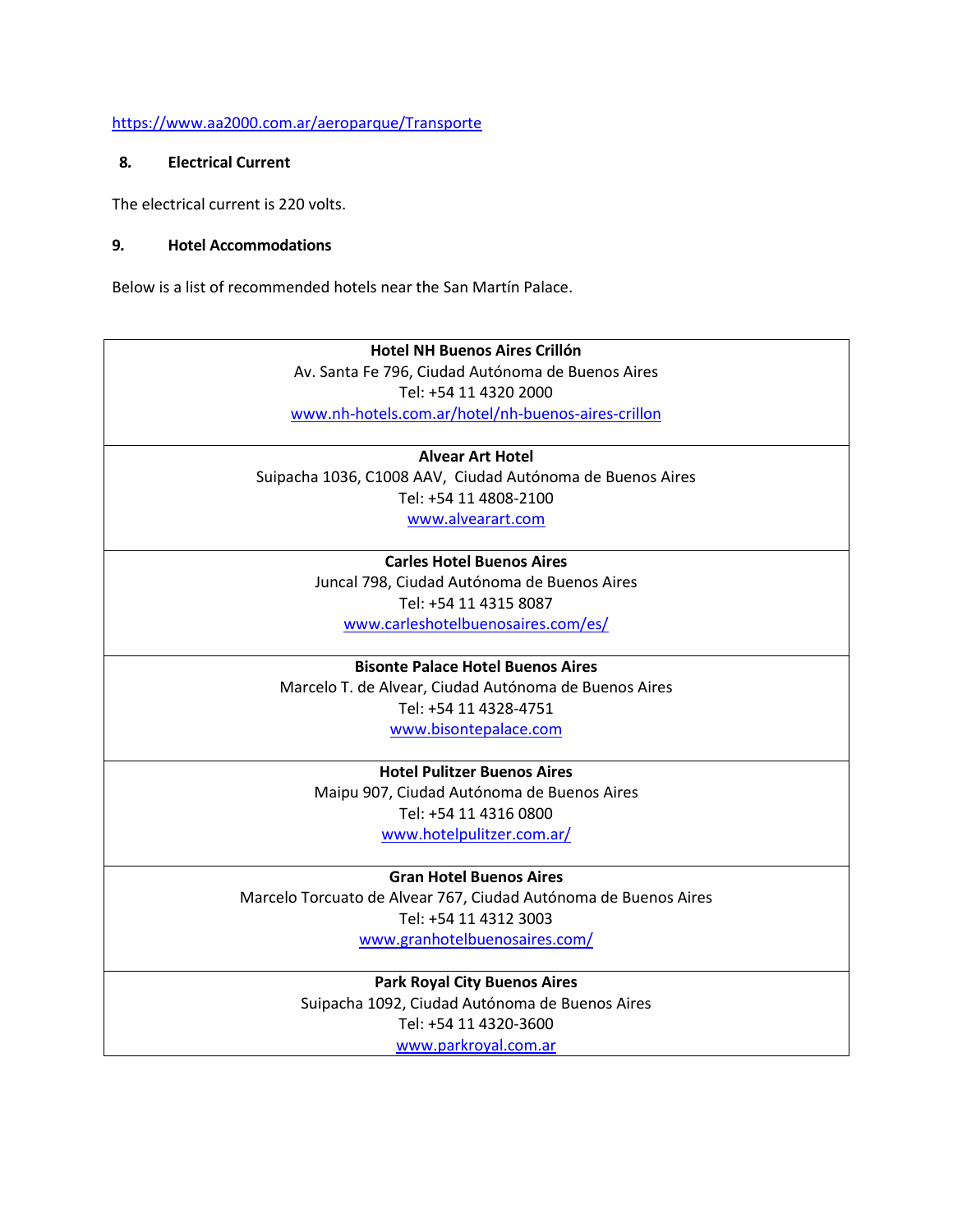

*Participants are responsible for making their reservations directly with the hotels, as well as personally checking the reservation has been processed. Participants are recommended to request a reservation confirmation number.* 

**NOTE**: All hotel expenses are to be covered by each participant.

#### **10. Medical care**

Delegates are recommended to have medical insurance with international coverage, to prevent any eventuality that may occur during their stay in Argentina.

#### **11. Local Currency**

The national currency is the Argentine peso. Foreign currency can be exchanged for national currency in authorized offices. The most frequently used credit cards are American Express, VISA, Diners and Master Card.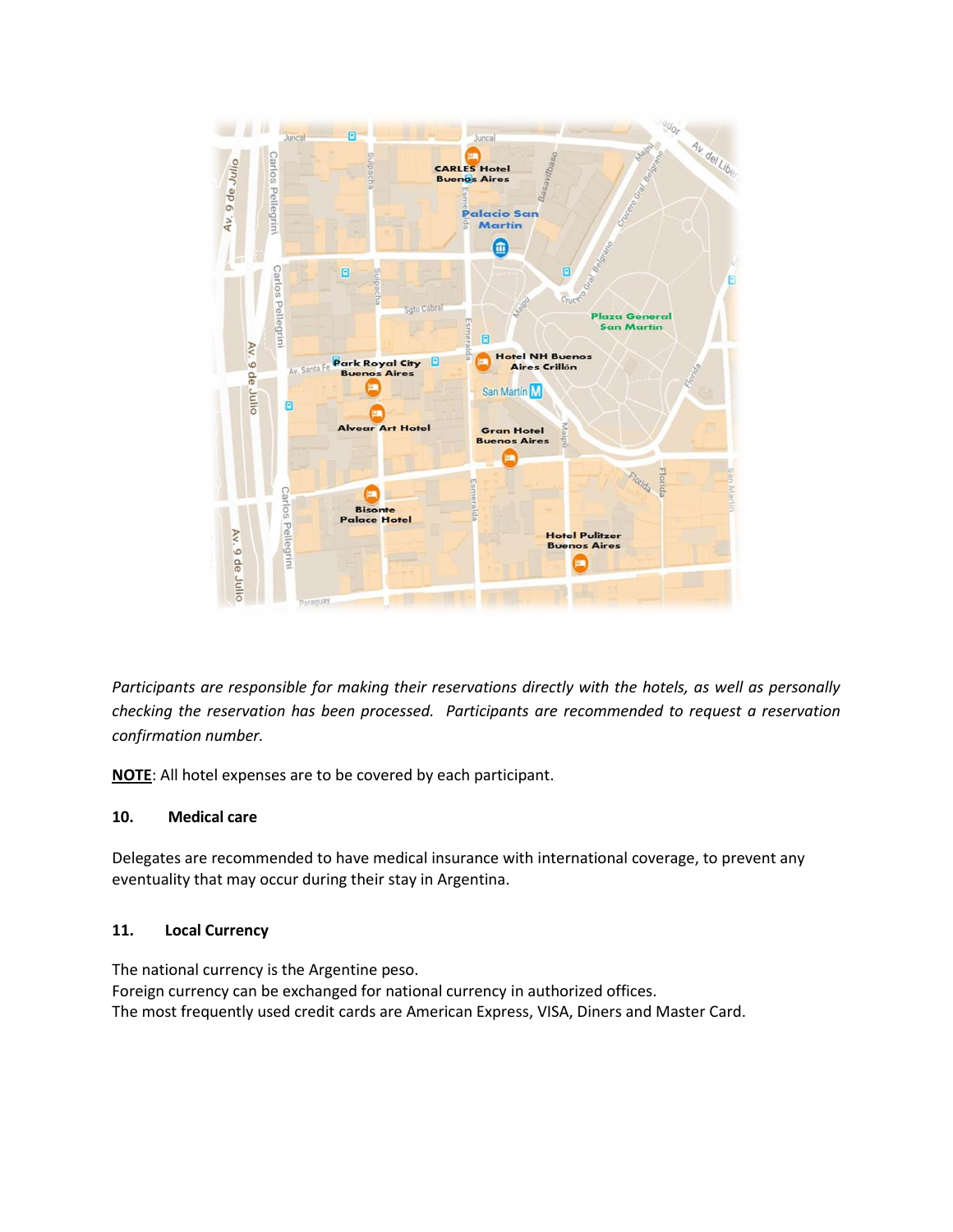# **12. Additional Information**

Additional information for the event is available through the following webpage link: [Sixty-fifth](http://www.cicad.oas.org/main/aboutcicad/activities_eng.asp?IE=ARM22A) Regular [Session of CICAD.](http://www.cicad.oas.org/main/aboutcicad/activities_eng.asp?IE=ARM22A)